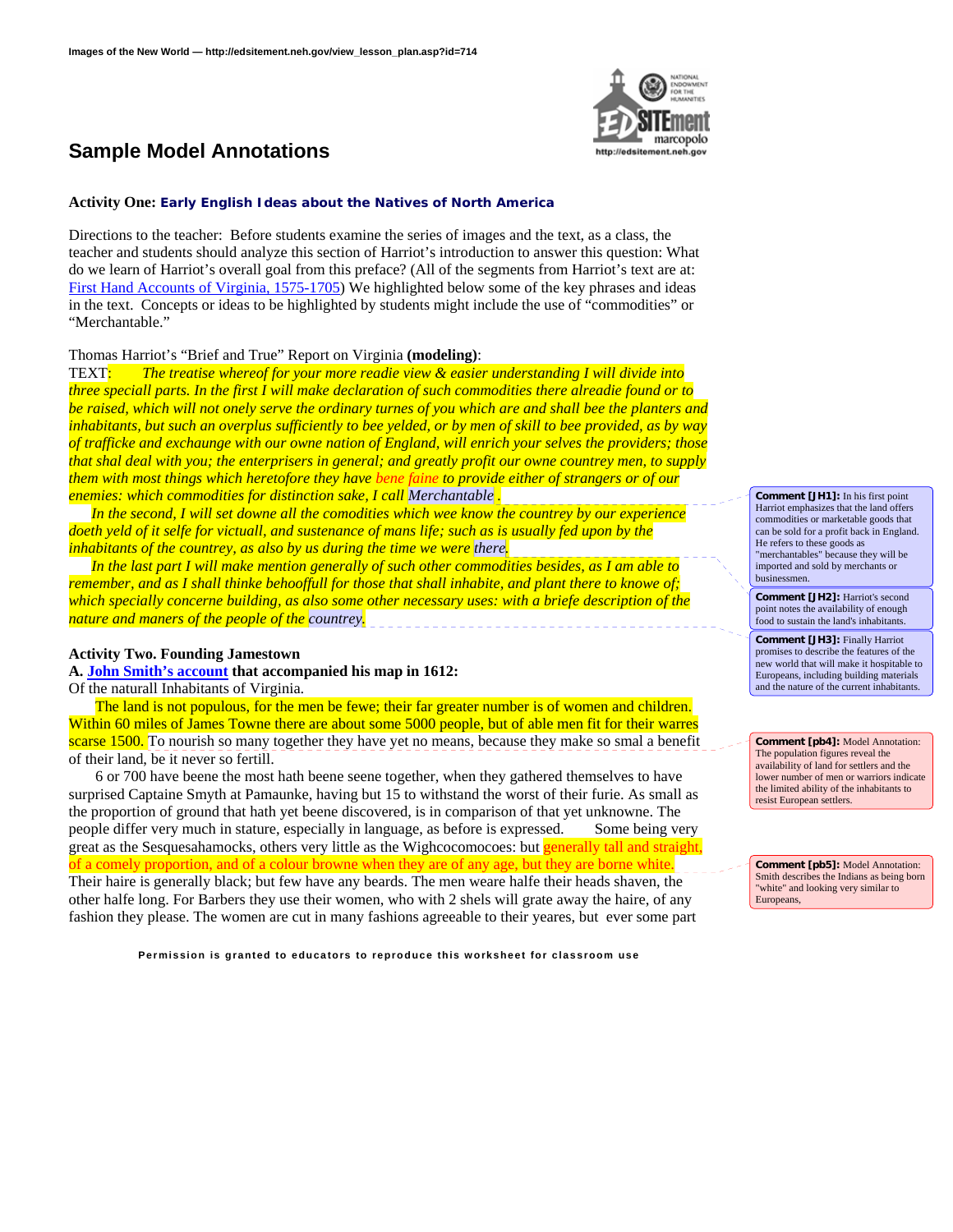#### **Images of the New World — http://edsitement.neh.gov/view\_lesson\_plan.asp?id=714**

remaineth long.

 They are inconstant in everie thing, but what feare constraineth them to keepe. Craftie, timerous, quicke of apprehension and very ingenuous. Some are of disposition fearefull, some bold, most cautelous, all Savage. Generally covetous of copper, beads, and such like trash. They are soone moved to anger, and so malitious, that they seldome forget an injury: they seldome steale one from another, least their conjurers should reveale it, and so they be pursued and punished. That they are thus feared is certaine, but that any can reveale their offences by conjuration I am doubtfull. Their women are carefull not to bee suspected of dishonesty without the leave of their husbands.

 Each houshold knoweth their owne lands and gardens, and must live of their owne labours. For their apparell, they are some time covered with the skinnes of wilde beasts, which in winter are dressed with the haire, but in sommer without. The better sort use large mantels of deare skins not much differing in fashion from the Irish mantels. Some imbroidered with white beads, some with copper, other painted after their manner. But the common sort have scarce to cover their nakednesse but with grasse, the leaves of trees, or such like. We have seen some use mantels made of Turky feathers, so prettily wrought and woven with threeds that nothing could bee discerned but the feathers, that was exceeding warme and very handsome. But the women are alwaies covered about their midles with a skin and very shamefast to be seene bare.

 They adorne themselves most with copper beads and paintings. Their women some have their legs, hands, brests and face cunningly imbrodered with diverse workes, as beasts, serpentes, artificially wrought into their flesh with blacke spots. In each eare commonly they have 3 great holes, whereat they hange chaines, bracelets, or copper. Some of their men weare in those holes, a smal greene and yellow coloured snake, neare halfe a yard in length, which crawling and lapping her selfe about his necke often times familiarly would kiss his lips. Others wear a dead Rat tied by the tail. Some on their heads weare the wing of a bird or some large feather, with a Rattell. Those Rattels are somewhat like the chape of a Rapier but lesse, which they take from the taile of a snake. Many have the whole skinne of a hawke or some strange fowle, stuffed with the wings abroad. Others a broad peece of copper, and some the hand of their enemy dryed. Their heads amd shoulders are painted red with roote Pocone braied to powder mixed with oyle; this they hold in somer to preserve them from the heate, and in winter from the cold. Many other formes of paintings they use, but he is the most gallant that is the most monstrous to behould. Their buildings and habitations are for the most part by the rivers or not farre distant from some fresh spring. Their houses are built like our Arbors of small young springs bowed and tued, and so close covered with mats or the barkes of trees very handsomely, that notwithstanding either winde raine or weather, they are as warme as stooves, but very smoaky; yet at the toppe of the house there is a hole made for the smoake to goe into right over the fire.

 Against the fire they lie on little hurdles of Reedes covered with a mat, borne from the ground a foote and more by a hurdle of wood. On these round about the house, they lie heads and points one by th other against the fire: some covered with mats, some with skins, and some starke naked lie on the ground: from 6 to 20 in a house.

 Their houses are in the midst of their fields or gardens; which are smal plots of ground, some 20, some 40 , some 100 some 200 some more, some lesse. Some times from 2 to 100 of these houses togither, or but a little separated by groves of trees. Neare their habitations is little small wood, or old trees on the ground, by reason of their burning of them for fire. So that a man may gallop a horse amongst these woods any waie, but where the creekes or Rivers shall hinder.

 Men women and children have their severall names according to their severall humor of their Parents. Their women (they say) are easilie delivered of childe, yet doe they love children verie dearly. To make them hardy, in the coldest mornings they wash them in the rivers, and by painting and ointments so tanne their skins, that after year or two, no weather will hurt them.

 The men bestowe their times in fishing, hunting, wars, and such manlike exercises scorning to be seene in any woman like exercises, scorning to be seene in any woman like exercise; which is the cause

**Permission is granted to educators to reproduce this worksheet for classroom use**

**Comment [pb6]:** Model Annotation: In spite of describing the Indians in terms that could be used for any group of people (some fearful, some bold etc.), he labels them all "savage." What do you think he means by "savage" – violent? Non-Christian? Immoral? Ignorant?